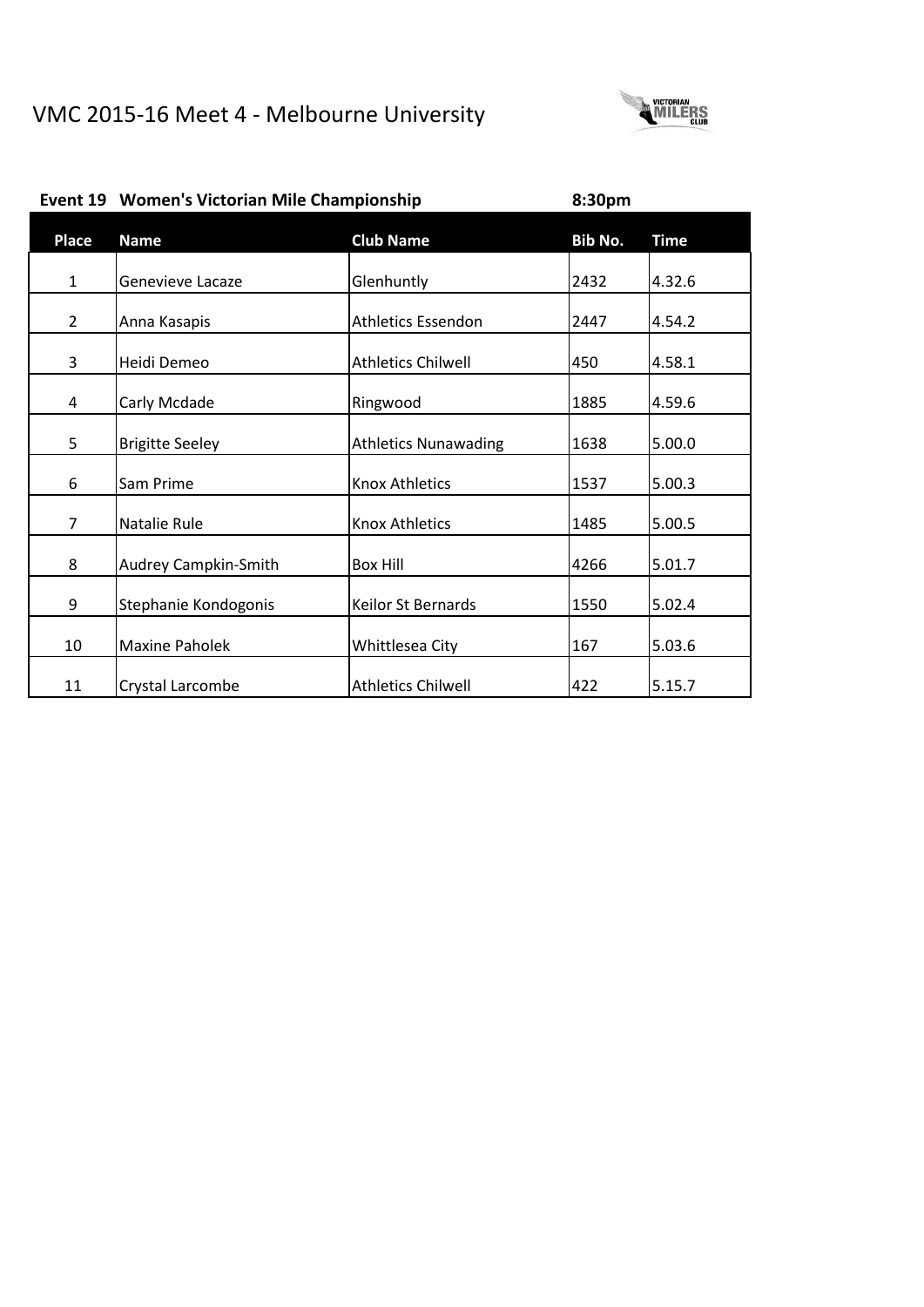

|                | Event 20 100th Men's Victorian Mile Championship |                             | 8:40pm  |             |
|----------------|--------------------------------------------------|-----------------------------|---------|-------------|
| <b>Place</b>   | <b>Name</b>                                      | <b>Club Name</b>            | Bib No. | <b>Time</b> |
| $\mathbf{1}$   | Luke Mathews                                     | <b>St Kevins AAC</b>        | 35      | 3.56.7      |
| $\overline{2}$ | Sam Mcentee                                      | <b>St Kevins AAC</b>        | 5394    | 3.59.0      |
| 3              | <b>Brenton Rowe</b>                              | Deakin                      | 69      | 3.59.3      |
| $\overline{4}$ | Jack Rayner                                      | <b>Western Athletics</b>    | 57      | 4.03.0      |
| 5              | <b>Jack Stapleton</b>                            | <b>NSW</b>                  | 202     | 4.03.5      |
| 6              | <b>Mark Richards</b>                             | <b>Knox Athletics</b>       | 2093    | 4.04.7      |
| $\overline{7}$ | Mitchel Brown                                    | <b>Athletics Essendon</b>   | 1074    | 4.05.1      |
| 8              | Joshua Johnson                                   | <b>ACT</b>                  | 1111    | 4.05.9      |
| 9              | Ryan Geard                                       | <b>Athletics Essendon</b>   | 3048    | 4.13.6      |
| 10             | Sean Guiney                                      | Haileybury                  | 2627    | 4.14.2      |
| 11             | Roy Hoornweg                                     | International               | 203     | 4.14.4      |
| 12             | <b>William Potter</b>                            | <b>Box Hill</b>             | 2099    | 4.15.5      |
| 13             | Lachie Connell                                   | <b>St Stephens Harriers</b> | 2097    | 4.16.9      |
| 14             | Michael Dowel                                    | <b>Box Hill</b>             | 2515    | 4.21.8      |
| 15             | Nathan Pearce                                    | <b>Western Athletics</b>    | 116     | 4.27.5      |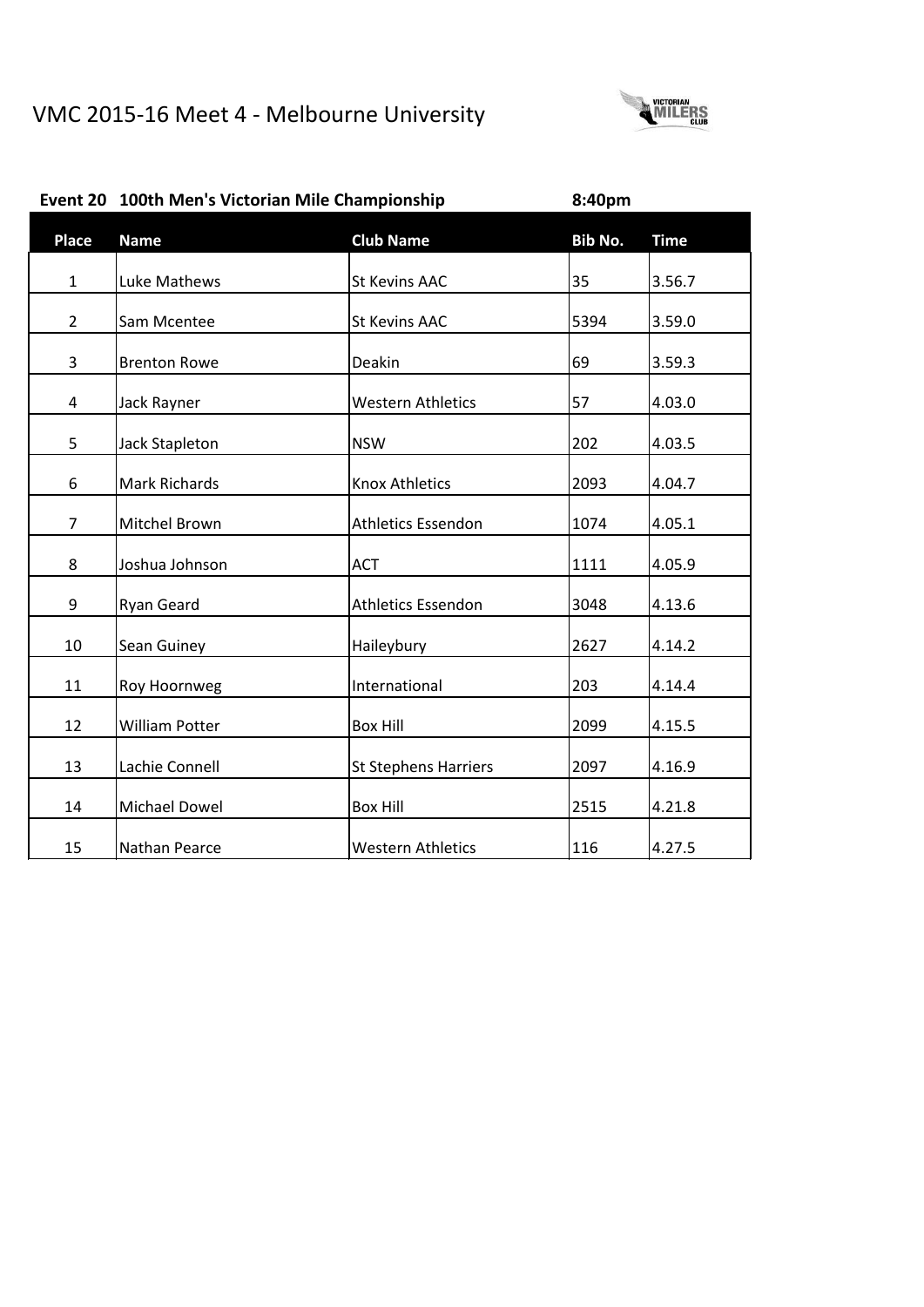

**Event 21 Women's B Mile 8:50pm**

|  | <b>Event 21 Women's B Mile</b> |  |
|--|--------------------------------|--|
|--|--------------------------------|--|

| Place          | <b>Name</b>             | <b>Club Name</b>            | Bib No. | <b>Time</b> |
|----------------|-------------------------|-----------------------------|---------|-------------|
|                |                         |                             |         |             |
| $\mathbf{1}$   | Sarah James             | <b>Melbourne University</b> | 2381    | 5.06.4      |
| $\overline{2}$ | Erchana Murray Bartlett | <b>Collingwood Harriers</b> | 1681    | 5.07.0      |
| 3              | <b>Bronwyn Humphrys</b> | South Melbourne             | 1025    | 5.10.7      |
| 4              | Molly Mccarthy          | Box Hill                    | 2199    | 5.10.7      |
| 5              | Cass Hallam             | <b>Wellington Athletics</b> | 1531    | 5.12.2      |
| 6              | Maddie Lawson           | <b>Richmond Harriers</b>    | 2485    | 5.13.2      |
| 7              | Claire Hodgart          | Western Athletics           | 1131    | 5.13.9      |
| 8              | <b>Sharon Firisua</b>   | Glenhuntly                  | 1629    | 5.16.5      |
| 9              | Meg Oakley Kerr         | Sandringham                 | 3202    | 5.17.7      |
| 10             | Georgia Quick           | <b>Athletics Chilwell</b>   | 448     | 5.18.3      |
| 11             | Rebecca Barry           | Old Xaverians               | 2784    | 5.33.8      |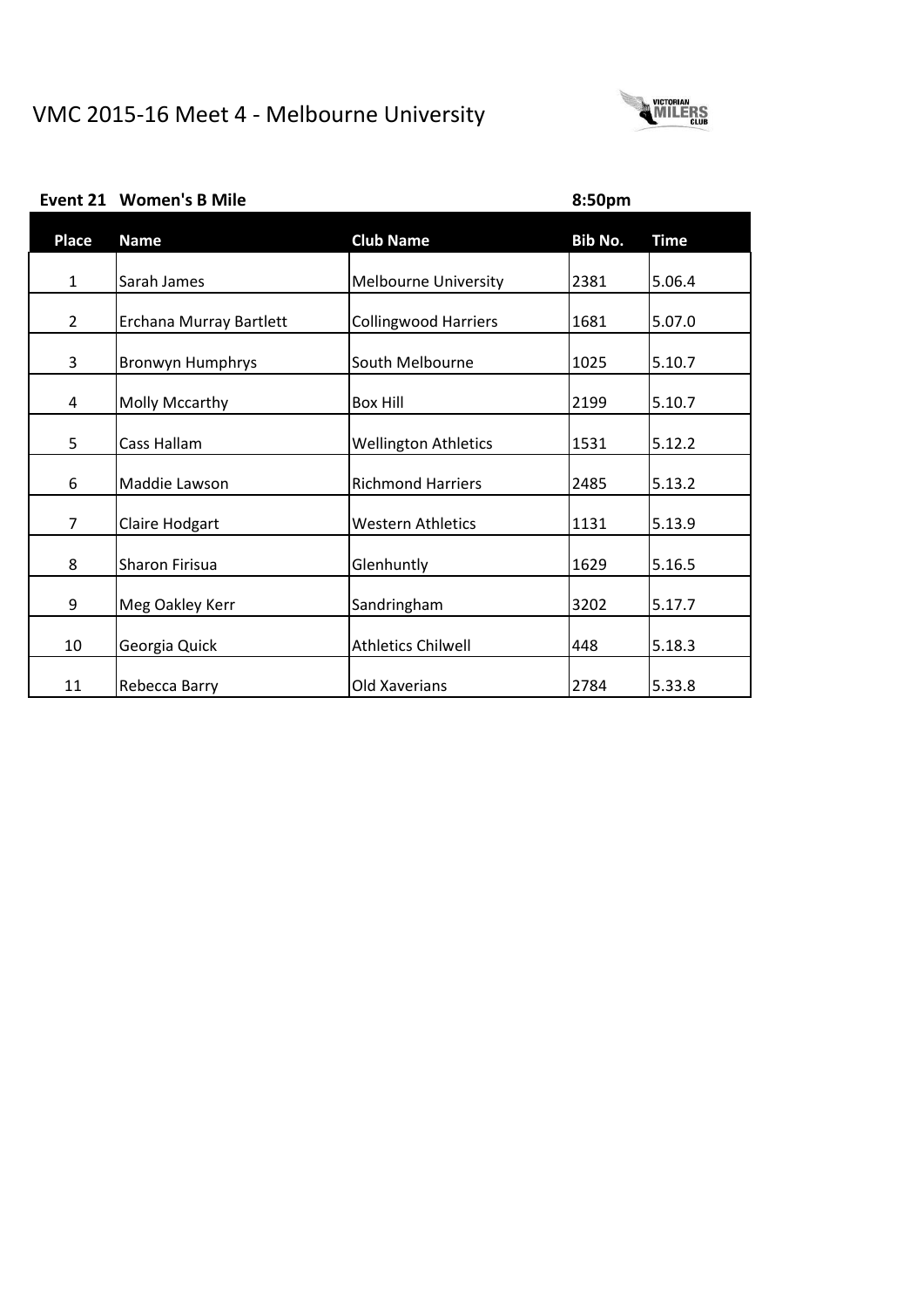

|  | Event 22 Men's B Mile |  |
|--|-----------------------|--|
|--|-----------------------|--|

**Event 22 Men's B Mile 8:58pm**

| <b>Place</b>   | <b>Name</b>           | <b>Club Name</b>            | Bib No. | <b>Time</b> |
|----------------|-----------------------|-----------------------------|---------|-------------|
| $\mathbf{1}$   | Liam Cashin           | <b>Western Athletics</b>    | 1058    | 4.14.9      |
| $\overline{2}$ | Nick Earl             | <b>Melbourne University</b> | 1699    | 4.15.4      |
| 3              | <b>Matthew Russ</b>   | <b>Knox Athletics</b>       | 204     | 4.17.1      |
| 4              | Frankie Conway        | <b>Melbourne University</b> | 3360    | 4.17.2      |
| 5              | Ben Kelly             | Glenhuntly                  | 102     | 4.18.3      |
| 6              | Peter Green           | <b>Box Hill</b>             | 2489    | 4.19.0      |
| $\overline{7}$ | Toby O'Brien          | <b>Athletics Essendon</b>   | 2810    | 4.20.2      |
| 8              | <b>Harry Smithers</b> | Old Melburnians             | 1903    | 4.21.5      |
| 9              | Andre Waring          | <b>Box Hill</b>             | 5059    | 4.26.1      |
| 10             | Kang Nyoak            | <b>Knox Athletics</b>       | 193     | 4.27.2      |
| 11             |                       | <b>St Kevins AAC</b>        | 3059    |             |
|                | Xavier Chapman        |                             |         | 4.28.7      |
| 12             | Samuel Toll           | Glenhuntly                  | 1280    | 4.29.7      |
| 13             | <b>Ryhan Thomas</b>   | Williamstown                | 200     | 4.31.4      |
| 14             | <b>Jack Bullock</b>   | Glenhuntly                  | 1271    | 4.32.9      |
| 15             | Daniel Hamilton       | Glenhuntly                  | 2713    | 4.40.6      |
| <b>DNF</b>     | Alexander Ritchie     | <b>Box Hill</b>             | 1173    | <b>DNF</b>  |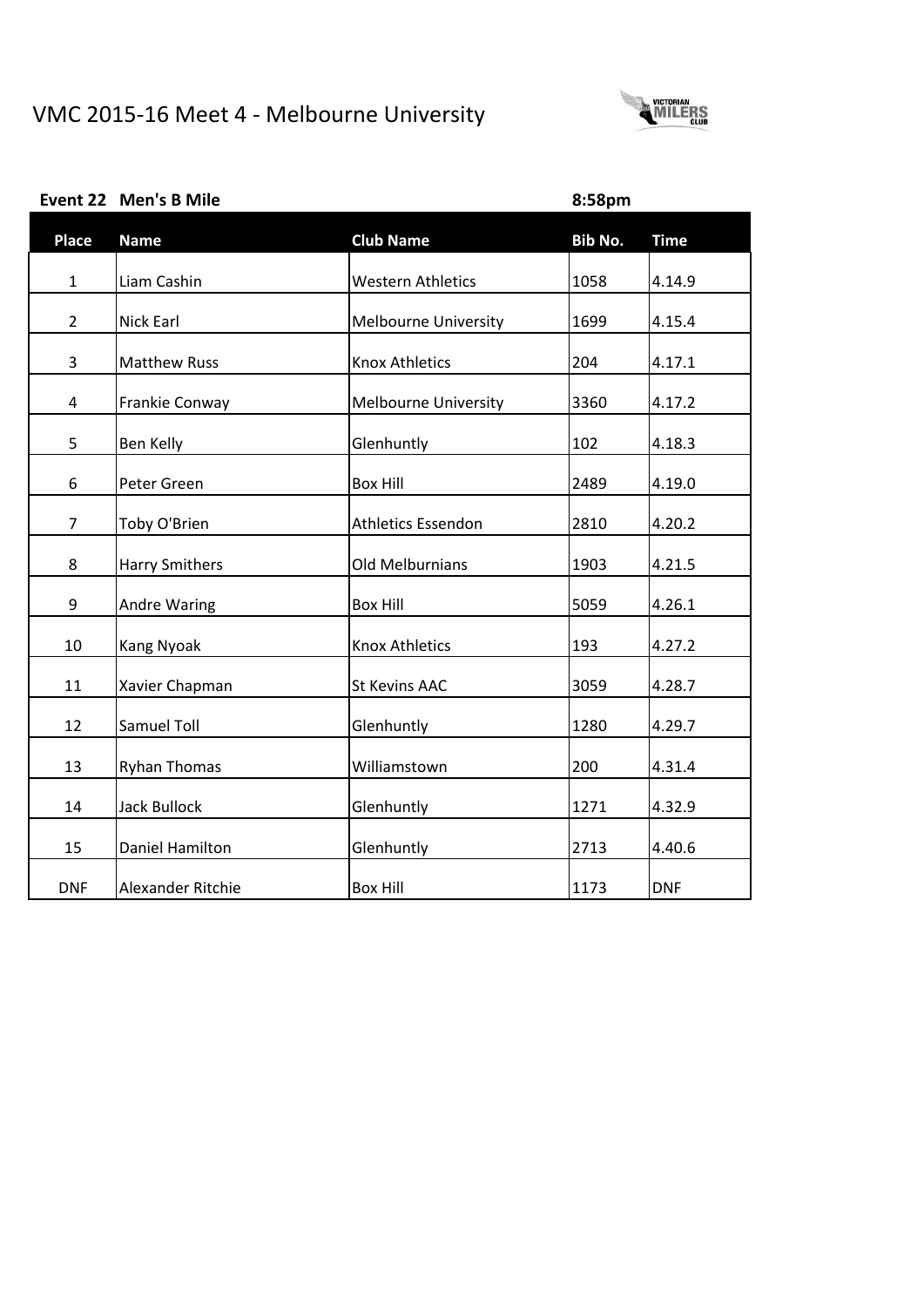

|  | Event 23 Women's C Mile |  |
|--|-------------------------|--|
|--|-------------------------|--|

**Event 23 Women's C Mile 9:05pm**

| <b>Place</b>   | <b>Name</b>        | <b>Club Name</b>         | Bib No. | <b>Time</b> |
|----------------|--------------------|--------------------------|---------|-------------|
| $\mathbf{1}$   | Nardine Bainbridge | <b>Western Athletics</b> | 1382    | 5.15.9      |
| $\overline{2}$ | <b>Ruby Dixon</b>  | Yarra Ranges             | 2086    | 5.21.9      |
| 3              | Olivia Skerman     | <b>Knox Athletics</b>    | 2908    | 5.24.5      |
| 4              | Sophie Westcott    | <b>Box Hill</b>          | 2653    | 5.25.5      |
| 5              | Fiona Hobbs        | <b>Knox Athletics</b>    | 3366    | 5.27.9      |
| 6              | Jessica Campbell   | <b>Diamond Valley</b>    | 2053    | 5.28.3      |
| $\overline{7}$ | Alyssa Bearzi      | Williamstown             | 2039    | 5.29.5      |
| 8              | Shannon Mcdade     | Ringwood                 | 2368    | 5.31.0      |
| 9              | Saskia Lloyd       | South Melbourne          | 3109    | 5.32.7      |
| 10             | Sacha Bennett      | Old Xaverians            | 3686    | 5.36.9      |
| 11             | Mia White          | <b>Western Athletics</b> | 152     | 5.38.6      |
| 12             | Olivia Harper      | <b>Box Hill</b>          | 4305    | 5.44.0      |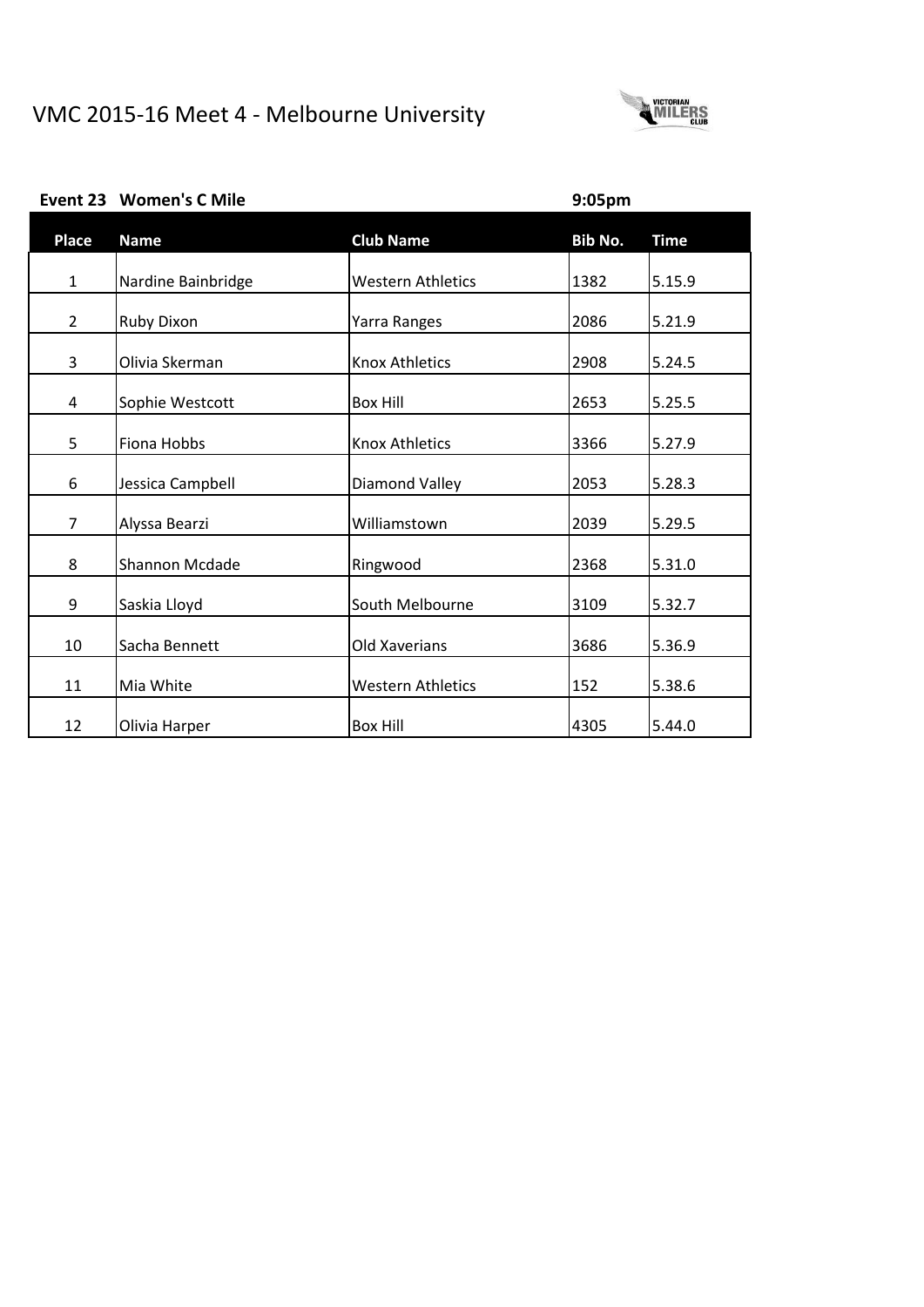

| <b>Place</b>   | <b>Name</b>         | <b>Club Name</b>            | <b>Bib No.</b> | <b>Time</b> |
|----------------|---------------------|-----------------------------|----------------|-------------|
| $\mathbf{1}$   | <b>Tom Sellwood</b> | <b>Box Hill</b>             | 204            | 4.24.2      |
|                |                     |                             |                |             |
| $\overline{2}$ | James Lightfoot     | Old Scotch Collegians       | 3215           | 4.28.2      |
| 3              | Michael Mirindi     | <b>Western Athletics</b>    | 2393           | 4.29.4      |
| 4              | Jesse Dunsmore      | Frankston                   | 159            | 4.30.0      |
| 5              | James Maguire       | <b>Melbourne University</b> | 1768           | 4.31.0      |
| 6              | Tom O'Shaughnessy   | Old Melburnians             | 2460           | 4.33.1      |
| $\overline{7}$ | Max Ueda            | <b>Melbourne University</b> | 1464           | 4.33.5      |
| 8              | <b>Mason Scott</b>  | <b>Athletics Essendon</b>   | 1081           | 4.34.0      |
| 9              | Lockie Lyness       | Casey Cardinia              | 1119           | 4.34.2      |
| 10             | Alistair Mcdonald   | <b>Western Athletics</b>    | 2081           | 4.34.7      |
| 11             | Jamie Cook          | <b>Bendigo Harriers</b>     | 243            | 4.35.0      |
| 12             | Eamon Anderson      | Deakin                      | 1641           | 4.36.6      |
| 13             | Muse Tesema         | <b>Athletics Essendon</b>   | 1083           | 4.39.6      |
| 14             | Rob Schwerkolt      | <b>Box Hill</b>             | 1808           | 4.41.2      |
| 15             | Jasper Pickering    | Glenhuntly                  | 1352           | 4.43.1      |

### **Event 24 Men's C Mile 9:12pm**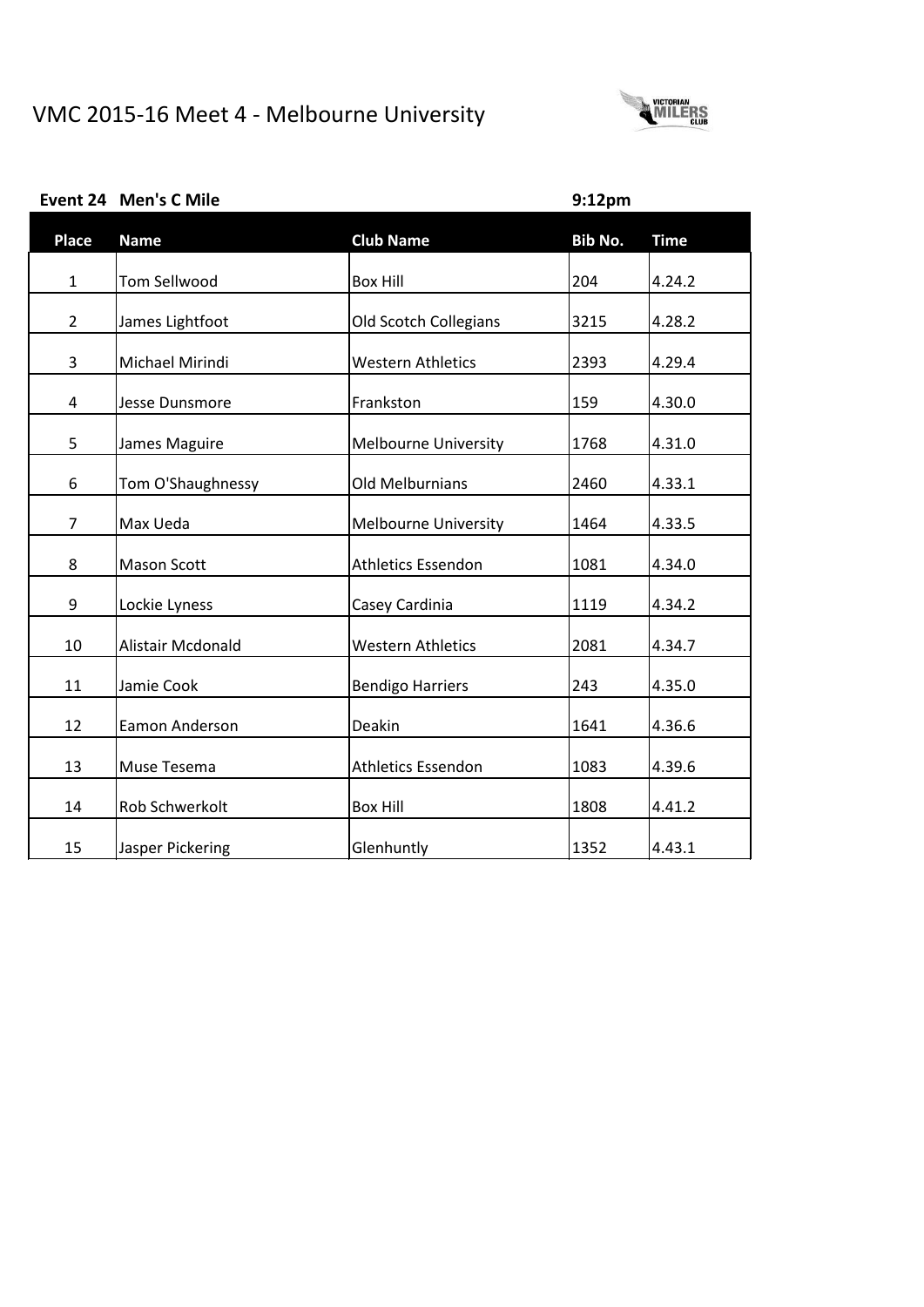

# **Place Name Club Name Bib No. Time** 1 Romany Seemann Knox Athletics 2335 5.33.9 2 Kelsey Walton **Frankston** Frankston 1145 5.36.5 3 | Louise Ton | Box Hill | 1413 | 5.37.3 4 | Hannah Wilson | Box Hill | 2063 | 5.43.5 5 Genevieve Watson Knox Athletics 3311 5.47.5 6 Ruby Ali Athletics Essendon 1581 5.48.0 7 | Laura Campbell | Diamond Valley | 2054 | 5.50.2 8 | Alice Oakley Kerr | Sandringham | 3138 | 5.50.9 9 | Martine Botha | Melbourne University | 2288 | 5.58.6 10 | Molly Butler | Mentone | Mentone | 1686 | 5.59.1 11 | Heather Whitaker | Mentone | 2194 | 6.00.0 12 | Sally Morrison | Casey Cardinia | 1646 | 6.03.9 13 Jamie Bearzi Williamstown 4299 6.15.3 14 Chloe Rosenberg Box Hill 14058 6.23.2

#### **Event 25 Women's D Mile 9:19pm**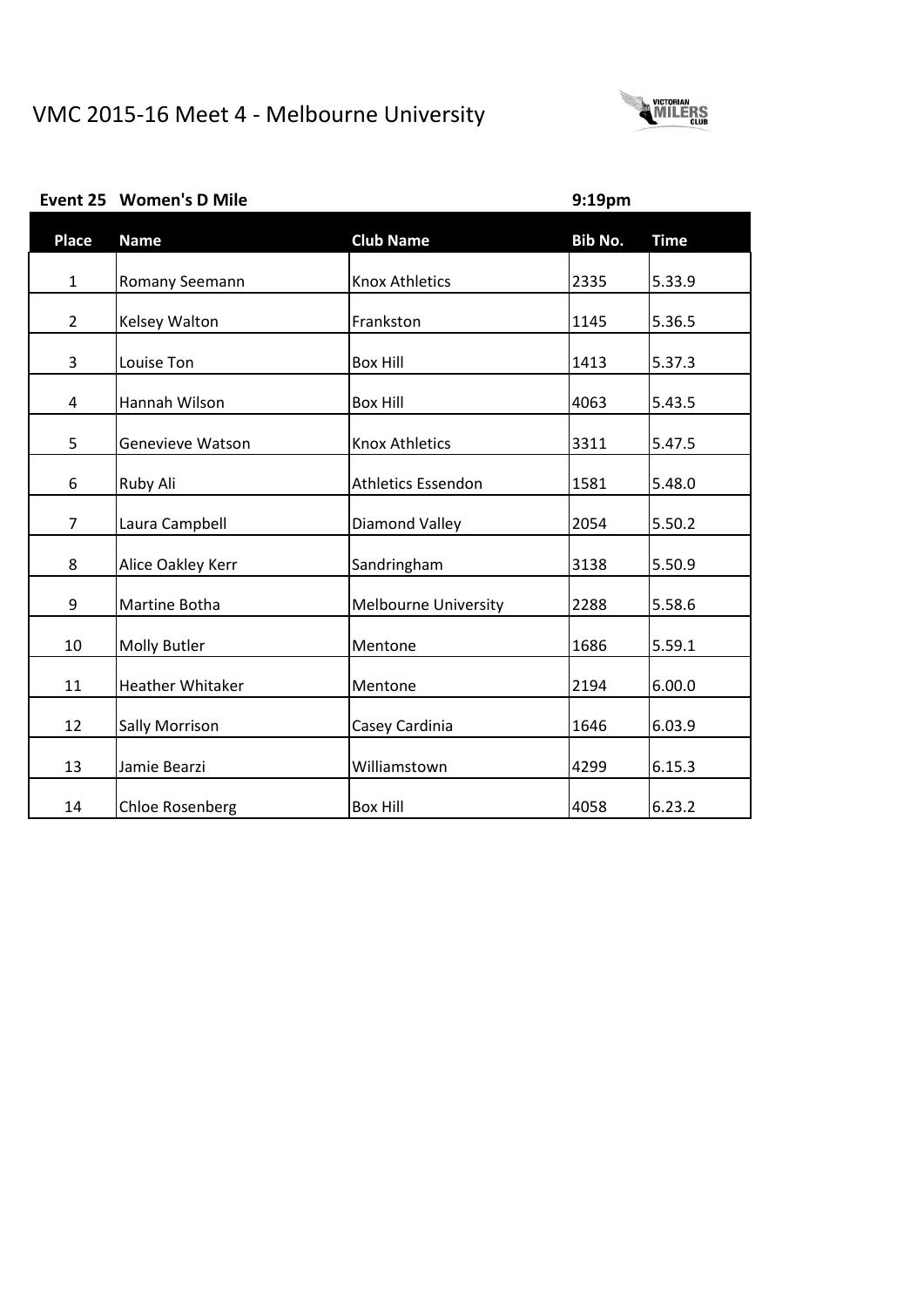# VMC 2015-16 Meet 4 - Melbourne University



| <b>Place</b>   | <b>Name</b>            | <b>Club Name</b>            | Bib No. | <b>Time</b> |
|----------------|------------------------|-----------------------------|---------|-------------|
| $\mathbf{1}$   | Bouchaib Chefnaoui     | <b>Box Hill</b>             | 3794    | 4.29.0      |
| $\overline{2}$ | James Paton            | Frankston                   | 3764    | 4.31.7      |
| 3              | James Meehan           | <b>Old Xaverians</b>        | 1799    | 4.32.4      |
| 4              | Rosefelo Siosi         | Glenhuntly                  | 1866    | 4.33.5      |
| 5              | David Ireland          | Keilor St Bernards          | 1829    | 4.34.2      |
| 6              | Julien Schulberg       | Maccabi                     | 2481    | 4.35.1      |
|                |                        | <b>Athletics Chilwell</b>   |         |             |
| 7              | Lachlan Partridge      |                             | 3551    | 4.35.3      |
| 8              | Klarie Mcintyre        | <b>Box Hill</b>             | 2596    | 4.36.7      |
| 9              | <b>William Collins</b> | <b>Knox Athletics</b>       | 4037    | 4.38.3      |
| 10             | Welday Mehbratu        | <b>Box Hill</b>             | 2381    | 4.40.4      |
| 11             | John Portwood          | Doncaster                   | 4621    | 4.42.4      |
| 12             | Samuel Spicer          | <b>St Stephens Harriers</b> | 1244    | 4.43.1      |
| 13             | Adrian Phelan          | <b>Athletics Essendon</b>   | 2947    | 4.44.2      |
| 14             | <b>Austin Hunter</b>   | <b>Box Hill</b>             | 2364    | 4.48.4      |
| 15             | Jake Webb              | Haileybury                  | 4267    | 4.49.1      |
| 16             | Kirk Shanahan          | <b>Western Athletics</b>    | 1403    | 4.50.1      |

# **Event 26 Men's D Mile 9:27pm**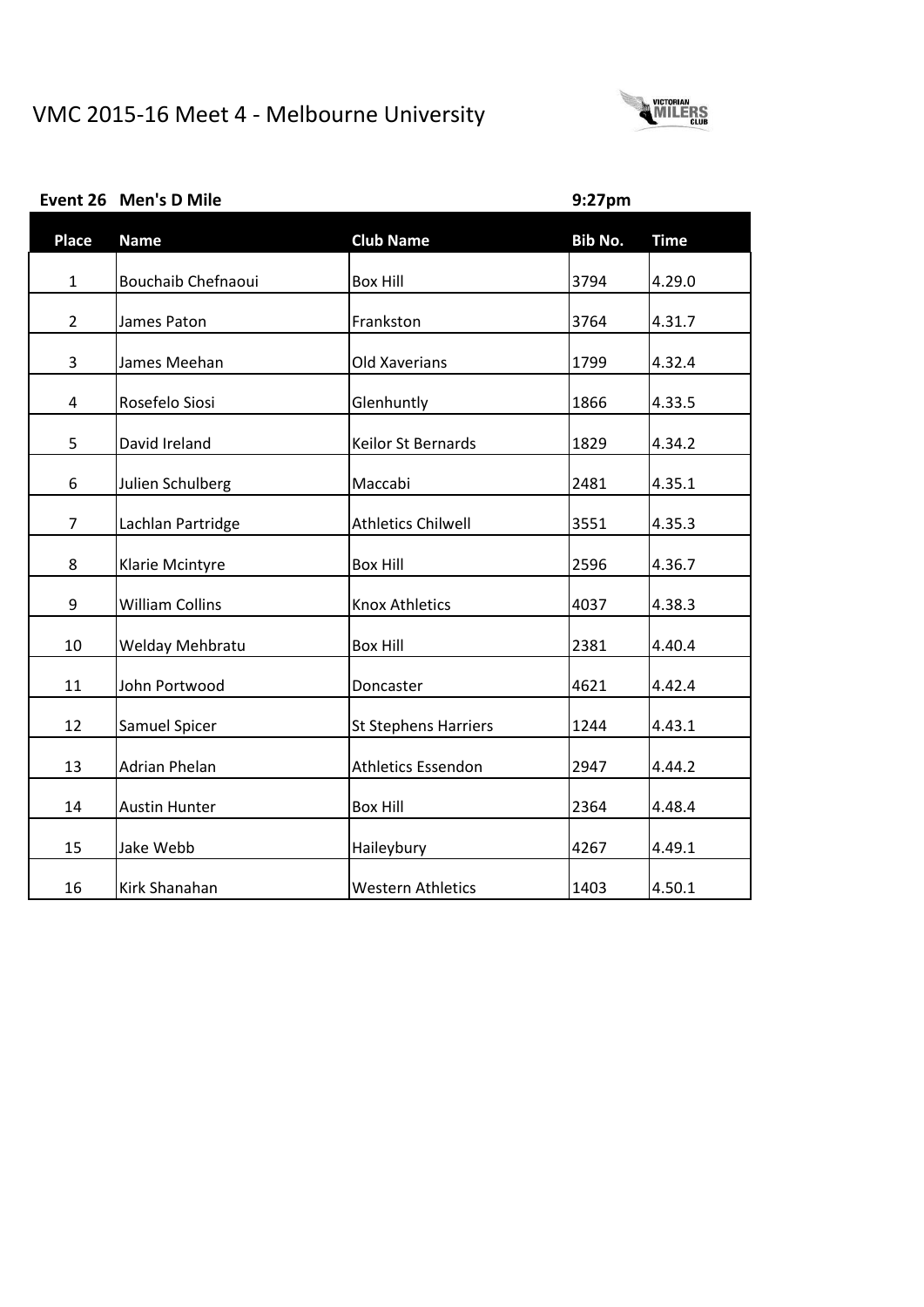**Event 27 Men's E Mile 9:34pm**



| <b>Place</b>     | <b>Name</b>            | <b>Club Name</b>            | Bib No. | <b>Time</b> |
|------------------|------------------------|-----------------------------|---------|-------------|
| $\mathbf{1}$     | Charlie Blanch         | <b>Melbourne University</b> | 2411    | 4.39.1      |
| $\overline{2}$   | <b>Fred Smithers</b>   | <b>Melbourne University</b> | 2464    | 4.39.1      |
| 3                | Jamie Darcy            | <b>Wellington Athletics</b> | 5221    | 4.42.9      |
| 4                | <b>Ethan Anthony</b>   | Mornington Peninsula        | 1234    | 4.43.3      |
| 5                | Will Lindsay           | <b>Box Hill</b>             | 2630    | 4.43.6      |
| 6                | Paris Street           | <b>St Kevins AAC</b>        | 3233    | 4.43.6      |
| $\overline{7}$   | <b>Tyson Kingston</b>  | <b>Richmond Harriers</b>    | 1957    | 4.46.0      |
| 8                | Lucas Pamminger        | <b>Box Hill</b>             | 1039    | 4.46.3      |
| $\boldsymbol{9}$ | <b>Andrew Mcevoy</b>   | Glenhuntly                  | 2866    | 4.48.2      |
| 10               | Ryo Tsukui             | South Melbourne             | 1177    | 4.48.4      |
| 11               | James Atkinson         | <b>Athletics Waverley</b>   | 1450    | 4.50.1      |
| 12               | Ramen Nayar            | South Melbourne             | 1379    | 4.51.3      |
| 13               | <b>Brandon Pryor</b>   | Eureka                      | 1721    | 4.52.7      |
| 14               | <b>Michael Bridges</b> | South Melbourne             | 3016    | 4.53.3      |
| 15               | <b>Eamonn Murphy</b>   | Glenhuntly                  | 1678    | 5.05.2      |
| <b>DNF</b>       | Chris Macdonald        | <b>Knox Athletics</b>       | 207     | <b>DNF</b>  |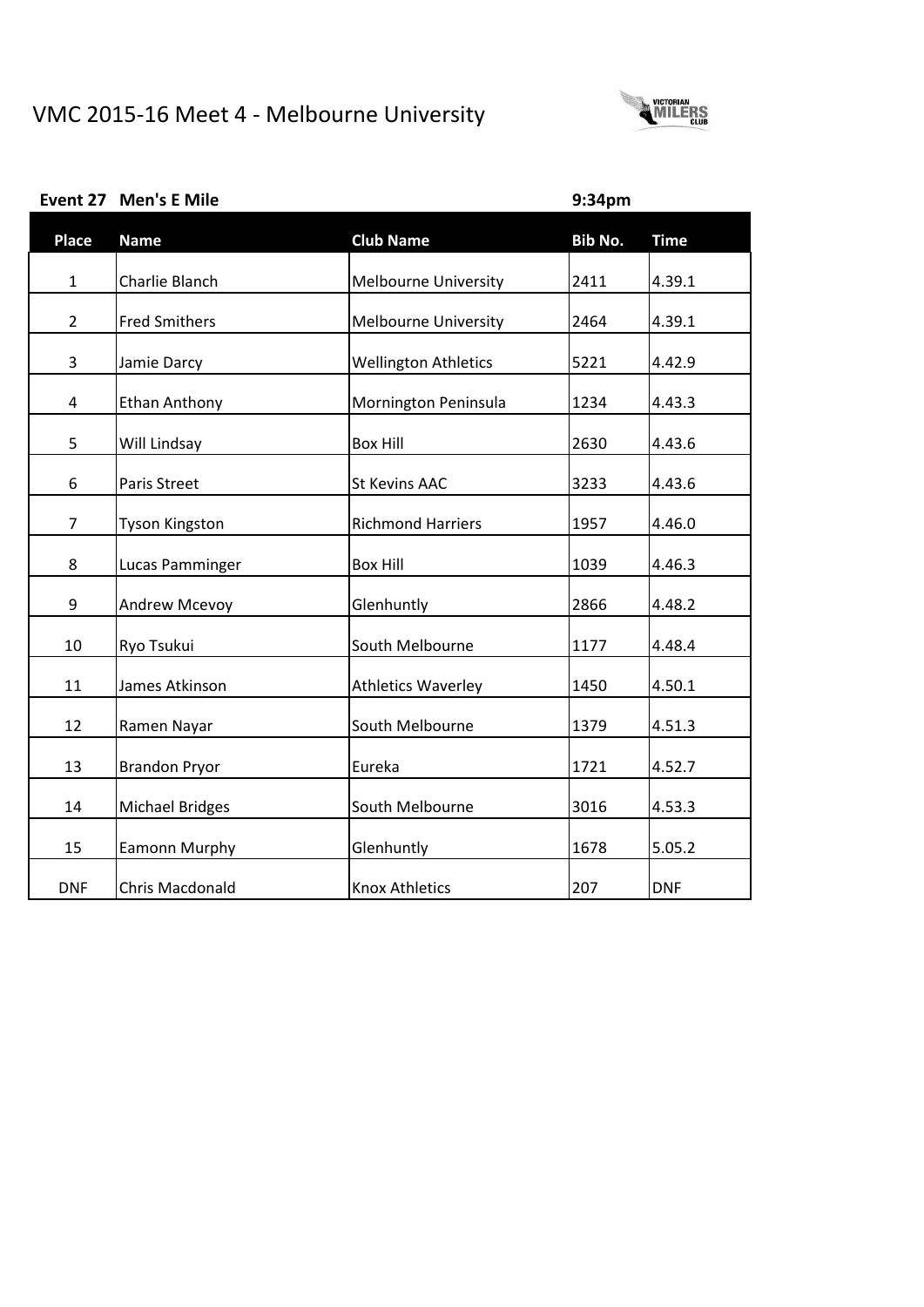**Event 28 Men's F Mile 9:41pm**



| <b>Place</b>   | <b>Name</b>           | <b>Club Name</b>            | Bib No. | <b>Time</b> |
|----------------|-----------------------|-----------------------------|---------|-------------|
| $\mathbf{1}$   | Daniel D'Alberto      | Frankston                   | 3712    | 4.50.0      |
| $\overline{2}$ | Joshua Collins        | <b>Knox Athletics</b>       | 5113    | 4.53.2      |
| 3              | Zach Mottram          | <b>Athletics Essendon</b>   | 1583    | 4.54.4      |
| 4              | Aaron Murphy          | South Melbourne             | 1907    | 4.55.0      |
| 5              | Adam Hannah           | <b>Melbourne University</b> | 5371    | 4.56.5      |
| 6              | Nathan Gallagher      | <b>Athletics Essendon</b>   | 4675    | 4.56.7      |
| $\overline{7}$ | Dino Imbriano         | <b>St Kevins AAC</b>        | 1308    | 4.56.9      |
| 8              | Daniel Grossman       | South Melbourne             | 1627    | 4.57.1      |
| 9              | Oliver Loughnan       | <b>Athletics Chilwell</b>   | 1331    | 4.58.8      |
| 10             | <b>Andrew Thomas</b>  | <b>St Kevins AAC</b>        | 2890    | 4.59.4      |
| 11             | <b>Benjamin Sims</b>  | <b>St Stephens</b>          | 2385    | 5.00.7      |
| 12             | <b>Ned Buxton</b>     | Frankston                   | 4921    | 5.05.1      |
| 13             | <b>Riley Thompson</b> | Doncaster                   | 2934    | 5.07.0      |
| 14             | <b>Charlie Close</b>  | Williamstown                | 1936    | 5.07.3      |
| 15             | Jason Havilah         | <b>Traralgon Harriers</b>   | 208     | 5.09.1      |